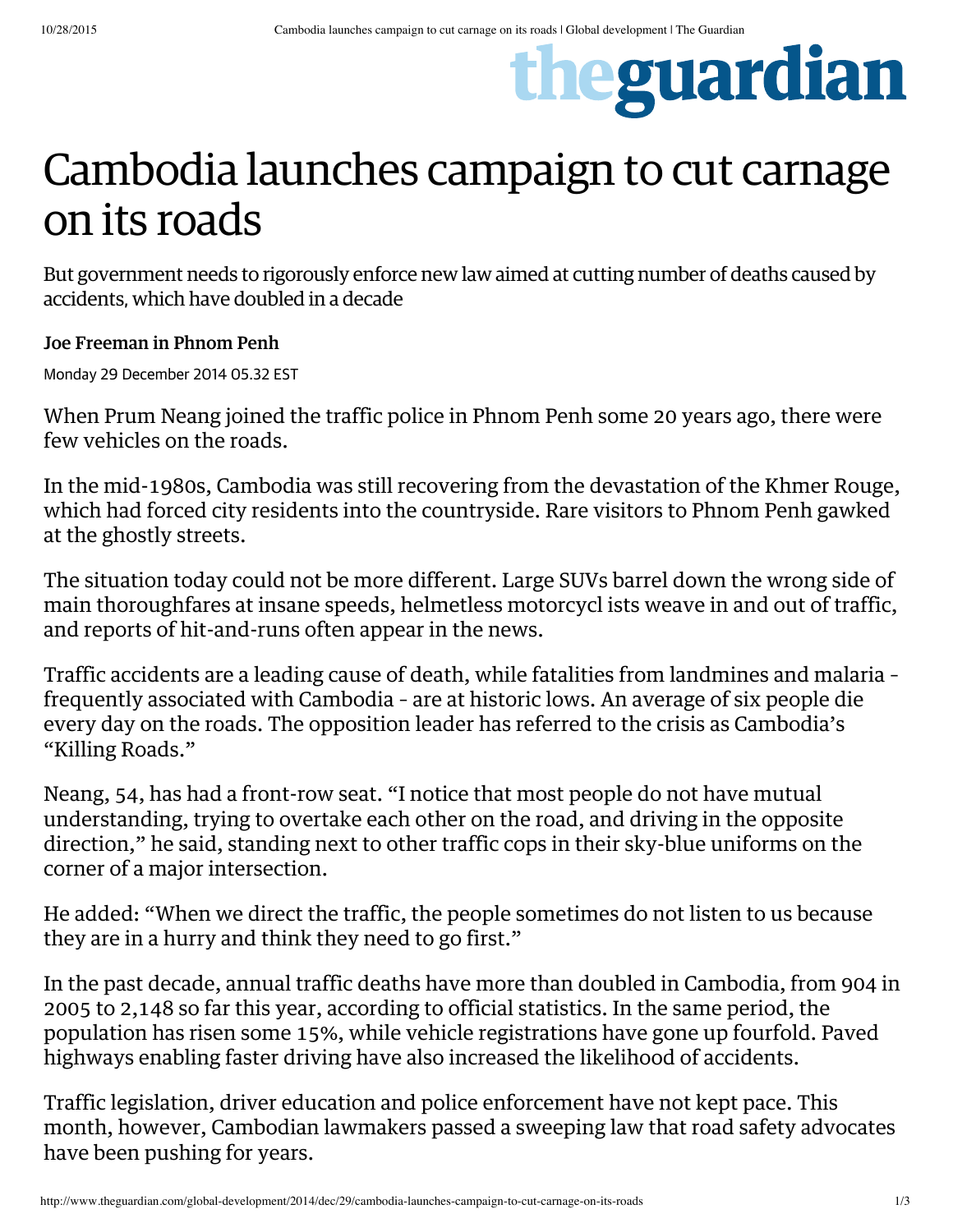Among other measures, the law, which needs to be approved by the senate and the King before a lengthy implementation period, makes it mandatory for passengers on motorbikes – not just the driver – to wear helmets. It also limits the number of passengers on a motorbike to one adult and one child, raises fines for drunk driving and ups sentencing rates for offenders.

Most drivers in Cambodia own motorbikes, hence the focus on helmets. According to the World Health Organisation, wearing a motorcycle helmet can lower the risk of death in a crash by almost 40% and decrease the risk of severe injury by more than 70%.

A 2012 survey on helmet use at five locations in Cambodia found that an average of only 25% of motorcyclists wore helmets at night, a time when the police presence is not as heavy and drinking is more widespread. When respondents were separately asked if they owned helmets, however, 97% said they did.

The new law is a major step forward, but because of low public trust in poorly paid traffic cops, who can often be seen taking money from road users for the slightest infraction, it risks the fate of other forward-thinking legislation in Cambodia: good on paper, useless in reality.

"Of course, the new traffic law will provide a stronger ground to address the key risk factors [for accidents]," said Ear Chariya, an independent road safety consultant who has worked with the government.

However, he added that more that good intentions were required. "This new law will bring more desired results for the road safety in Cambodia only if the government will take more serious actions to enforce the law."

With the bureaucratic hurdles of passing the legislation cleared, all eyes are turning to the police officers who, like Neang, will be responsible for enforcing it.

Phnom Penh's traffic police chief, Chev Hak, said that officials will begin instructing their colleagues in the capital and the provinces about the new law soon.

"This is our plan," he said. "They will review the law and this is not difficult because firstly our traffic police officers have been practising the old law, but we will just inform or give them more training to tell them some new points so that they understand and have basic knowledge in their work and serve the public."

Standing at his intersection, Neang said he had not seen the bill yet, but was encouraged by its measures, such as increased fines. But he added: "The amount of traffic and crashes is a lot, and this makes us very tired."

## Topics

Cambodia Road safety